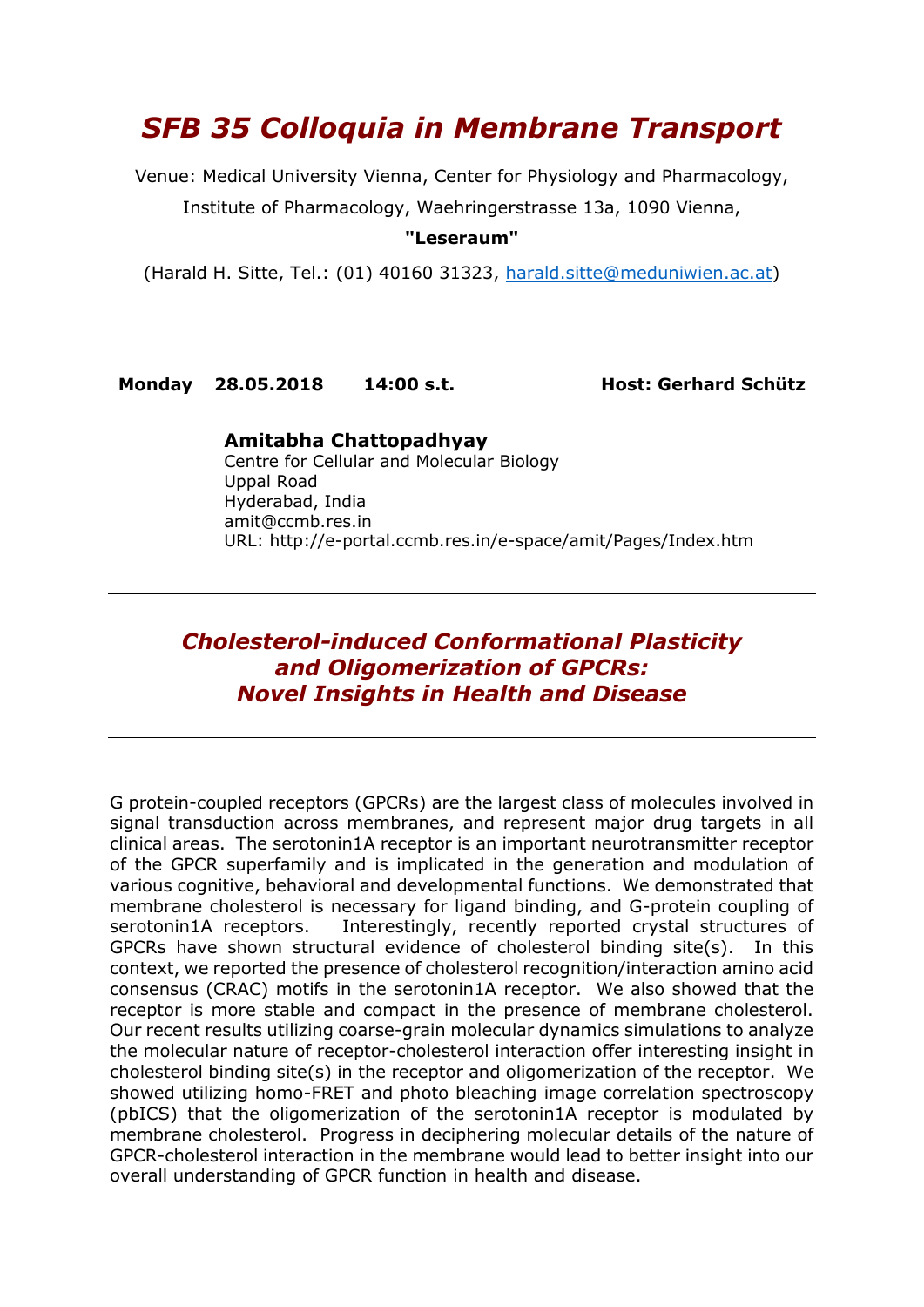### **Biosketch**

Prof. Amitabha Chattopadhyay received B.Sc. with Honors in Chemistry from St. Xavier's College (Calcutta) and M.Sc. from IIT Kanpur. He obtained his Ph.D. from the State University of New York (SUNY) at Stony Brook, and was a Postdoctoral Fellow at the University of California, Davis. He subsequently joined the Centre for Cellular and Molecular Biology (CCMB) in Hyderabad and now is a **SERB Distinguished Fellow** there.



Prof. Chattopadhyay's work is focused on monitoring organization, dynamics and function of biological membranes in healthy and diseased conditions. His group has developed and applied novel, innovative and sensitive techniques (such as the wavelength-selective fluorescence approach) using fluorescence spectroscopy for monitoring solvent relaxation in membranes, membrane-mimetic media, and proteins. These pioneering studies have led to a better understanding of the dynamics of hydration of membranes and proteins. Another seminal contribution of Prof. Chattopadhyay's group focuses on the role of membrane cholesterol in regulating the organization, dynamics and function of G protein-coupled receptors such as the serotonin1A receptor. His work showed, for the first time, that membrane cholesterol is necessary for the function of G protein-coupled receptors (GPCRs) such as the serotonin1A receptor. His work has also provided novel insight in the role of membrane cholesterol in the entry of pathogens into host cells. Prof. Chattopadhyay has used fluorescence-based microscopic approaches such as Fluorescence Recovery After Photobleaching (FRAP), Fluorescence Correlation Spectroscopy (FCS), and Fluorescence Resonance Energy Transfer (FRET) to provide novel insight into organization, dynamics and function of membrane-bound receptors. Overall, his work has contributed significantly to the understanding of membrane organization and dynamics, and the interplay between membrane lipids and proteins, especially in neuronal membranes.

Prof. Chattopadhyay was awarded the prestigious **The World Academy of Sciences (TWAS) Prize**, **Shanti Swarup Bhatnagar Award**, Ranbaxy Research Award, Prof. G.N. Ramachandran 60th Birthday Medal from the Indian National Science Academy, SERB Distinguished Fellowship, and J.C. Bose Fellowship from the Dept. of Science and Technology, Govt. of India. He is an elected Fellow of Fellow of The World Academy of Sciences, Royal Society of Biology, Royal Society of Chemistry, and all the Indian Academies of Science, the Telangana Academy of Sciences, and West Bengal Academy of Science and Technology. Prof. Chattopadhyay has served on the editorial boards of a large number of journals that include Biophysical Journal, The Journal of Physical Chemistry, Journal of Neurochemistry, BBA-Biomembranes, Journal of Membrane Biology, FEBS Letters, IUBMB Life and ACS Chemical Neuroscience. He has mentored a number of students for Ph.D. Prof. Chattopadhyay has authored close to 250 research publications (mostly as first or senior/corresponding author; **total citations > 10,200, h-index 54, i-10 index 179**), two monographs, and national and international patents. He has delivered more than 550 invited lectures all over the world including keynote, plenary, and colloquium lectures. Prof. Chattopadhyay has organized a number of international conferences on the broad theme of biological membranes including a thematic meeting of the Biophysical Society. Prof. Chattopadhyay has been instrumental in designing and teaching courses related to biomembranes and fluorescence spectroscopy for Ph.D. students in India and abroad. Prof. Chattopadhyay is involved with science awareness and